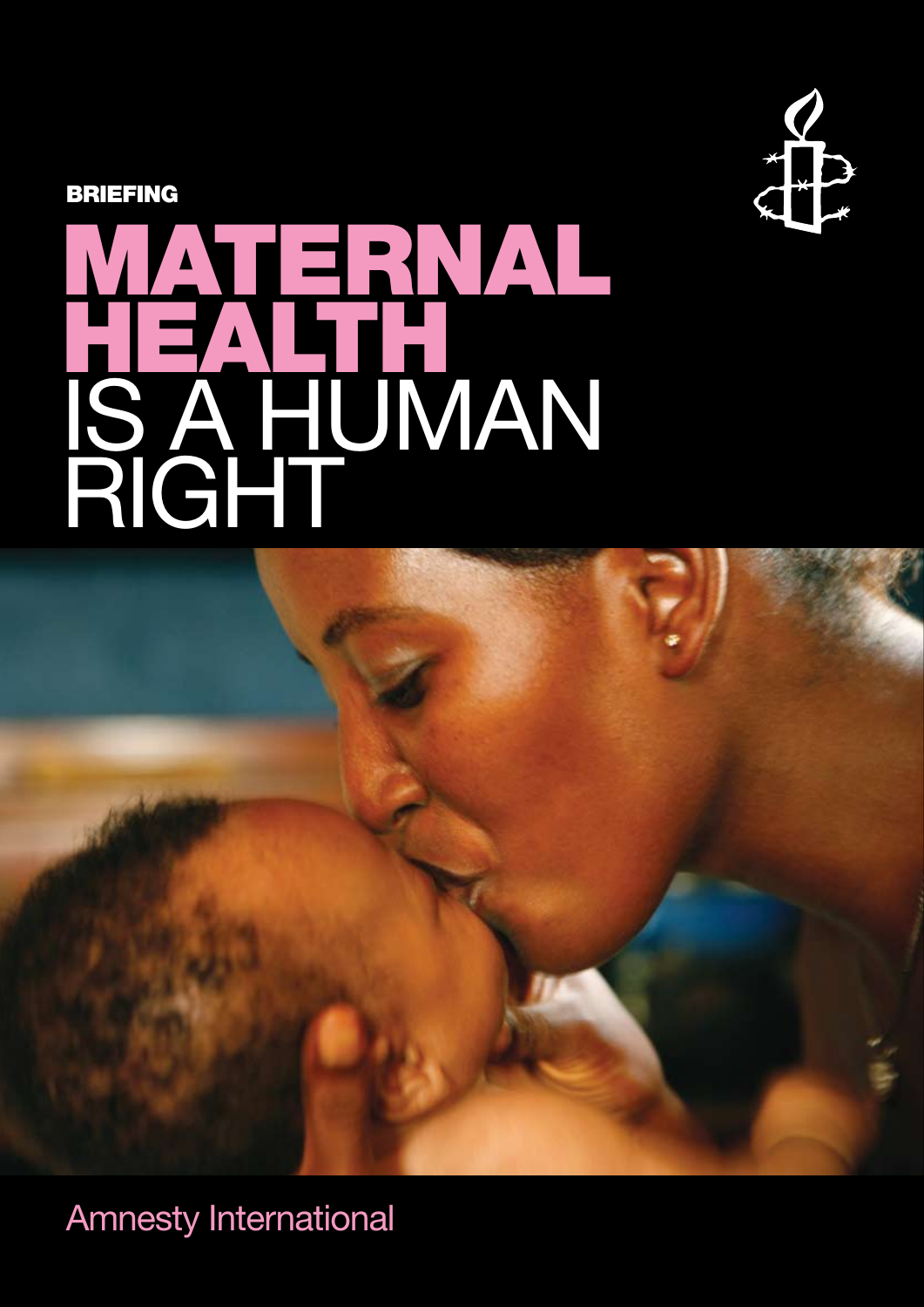'Women are not dying of diseases we can't treat. ... They are dying because societies have yet to make the decision that their lives are worth saving.'

**Mahmoud Fathalla, former president of the International Federation of Obstetricians and Gynaecologists**

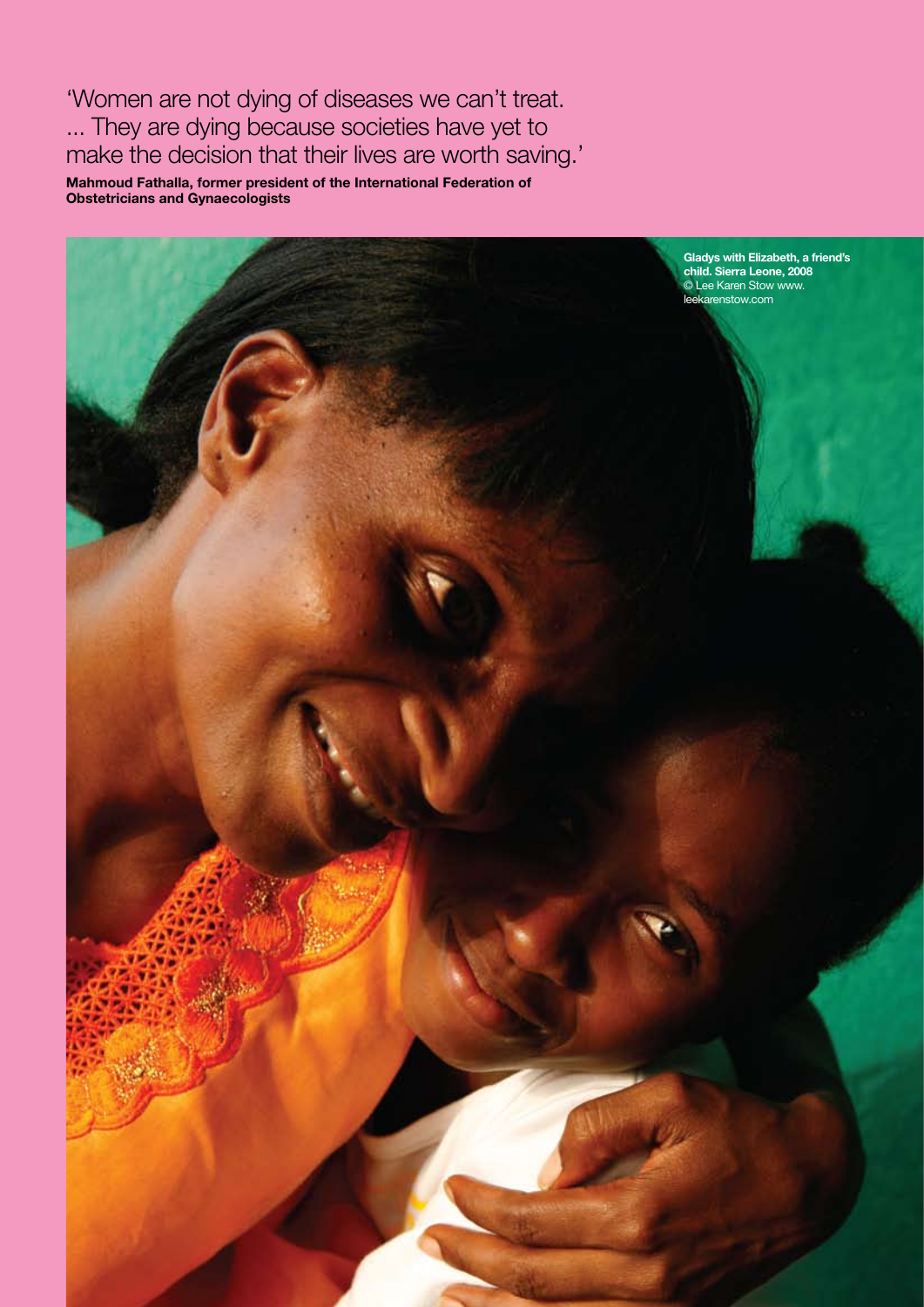'Preventable maternal mortality and morbidity is a violation of women's rights to life, health, equality and non-discrimination. The time has come to treat this issue as a human rights violation, no less than torture, "disappearances," arbitrary detention and prisoners of conscience.' **Mary Robinson, former UN Commissioner for Human Rights**



Each year millions of women face death, serious illness and permanent disability because of complications relating to pregnancy and birth. At its root, it is inequality and discrimination that lead to half a million women – one women every minute – dying due to pregnancy, childbirth or complications. Most maternal deaths are preventable if basic information and healthcare are available to women, and therefore many of the deaths amount to violations of a woman's right to life, health, nondiscrimination and equality.

### preventable **CAUSES**

Of the estimated 536,000 maternal deaths worldwide in 2005, 99 per cent were in developing countries and more than half were in sub-Saharan Africa. Together, South Asia and sub-Saharan Africa accounted for 86 per cent of all maternal deaths. Fourteen countries had a maternal mortality ratio of at least 1,000 per 100,000 births; 13 of these were in sub-Saharan Africa and the 14th was Afghanistan. At the other end of the spectrum, 30 countries – most of them in Europe – had a maternal mortality ratio of less than 10 per 100,000 (see table overleaf). The global disparity shows that high maternal mortality can be avoided, given adequate resources and political will.

The medical causes of maternal deaths are known: the main causes are severe bleeding, infections, eclampsia (a type

of seizure during pregnancy) and other hypertensive disorders, obstructed labour and unsafe abortion. Although unpredictable, they are all treatable. Research shows that an estimated 74 per cent of maternal deaths could be averted if all women had access to services for preventing or treating pregnancy and birth related complications – in particular to emergency obstetric care (medical intervention), family planning services, ante-natal and post-natal care (before and after birth).

The world's governments have recognised the problem, and reducing maternal mortality (maternal deaths) is one of the UN Millennium Development Goals (MDGs) – a set of internationally agreed targets to reduce poverty. Millennium Development Goal 5 seeks to cut maternal mortality by 75 per cent from its 1990 levels by 2015. But of all the MDGs, this is the one where least progress has been made.

## EVENTABLE DE

Adama Kamara was 25 when she died in the village of Kapairo, Kambia district, in Sierra Leone. On 24 December 2008, about six months into her pregnancy, Adama went into premature labour. After a day of hoping she would get better, her husband borrowed from his neighbours to pay Le40,000 (£7) for a car to take her to hospital.

At the hospital he paid Le2,000 (about 35p) for registration and Le10,000 (£1.75) for a hospital bed, in addition to charges for medicines.

Adama spent that day and the next in the hospital, but no doctor was present. Pa Abu Kamara went home on the second day. When he returned to the hospital several hours later, he found that Adama had delivered the baby, but it had died. Adama was bleeding heavily. Although it was an emergency and the government has a free care policy, there was no free medication. Pa Abu Kamara told Amnesty International, 'I didn't have any more money. I just took Adama out of the hospital and took her home. She did not look good and also I did not want to pay the hospital charge for her body which is at least Le60,000 [£10.55].' Adama was delirious by this point and unable to speak for herself. She died at home the next day.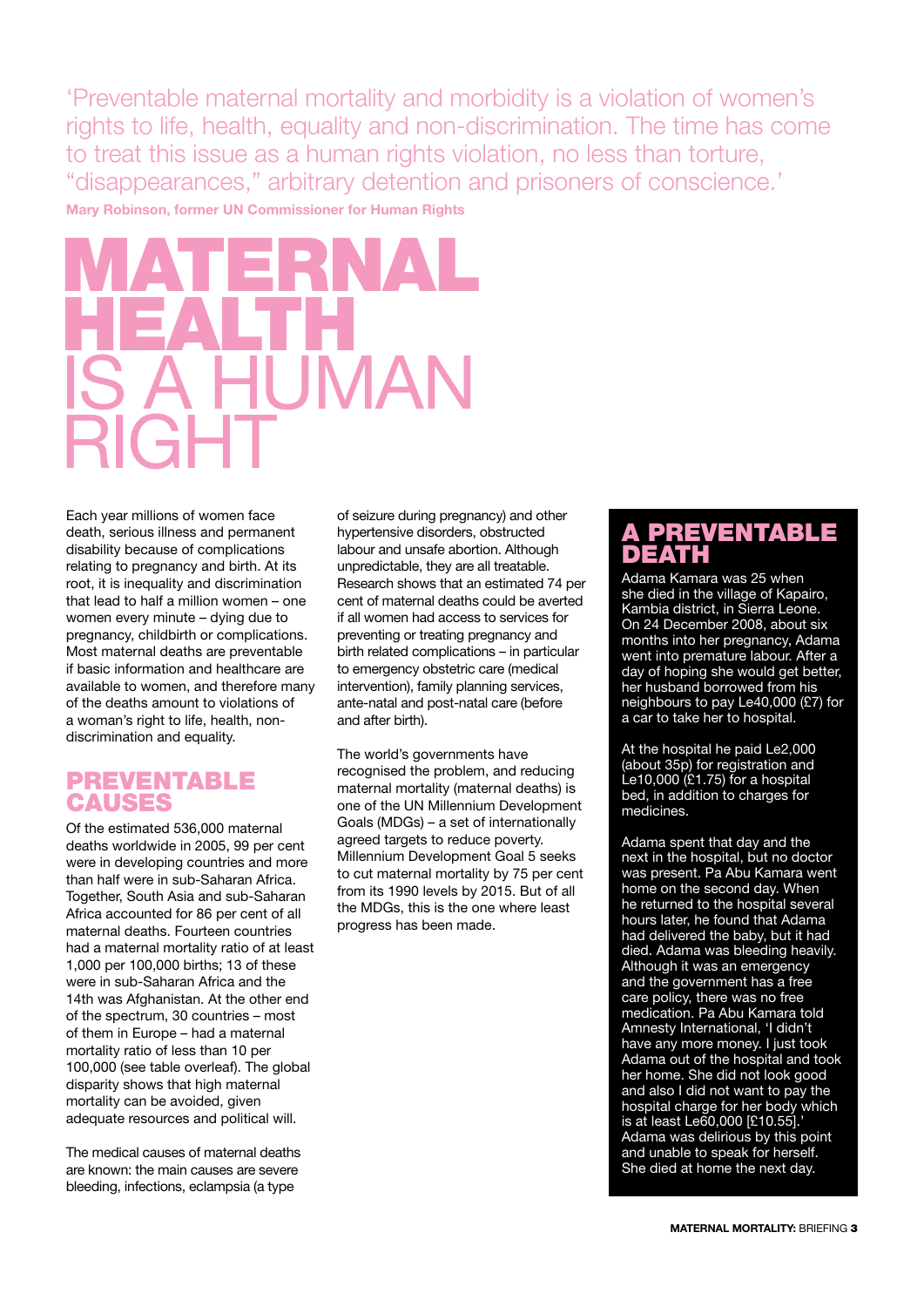## Maternal deaths  $\overline{\mathsf{BOTTOM14}}$  (alphabetical order)

| <b>COUNTRY</b>       | MМ   | <b>SA</b> |
|----------------------|------|-----------|
| <b>Afghanistan</b>   | 1800 | 14%       |
| Angola               | 1400 | 47%       |
| <b>Burundi</b>       | 1100 | 34%       |
| Cameroon             | 1000 | 63%       |
| Chad                 | 1500 | 14%       |
| <b>DR Congo</b>      | 1100 | 74%       |
| <b>Guinea Bissau</b> | 1100 | 39%       |

| <b>COUNTRY</b>      | MМ   | SА  |
|---------------------|------|-----|
| Liberia             | 1200 | 46% |
| <b>Malawi</b>       | 1100 | 54% |
| <b>Niger</b>        | 1800 | 18% |
| <b>Nigeria</b>      | 1100 | 35% |
| Rwanda              | 1300 | 52% |
| <b>Sierra Leone</b> | 2100 | 42% |
| <b>Somalia</b>      | 1400 | 33% |

*sources: Maternal Mortality in 2005. Estimates developed by WHO, UNICEF, UNFPA and the World Bank. The State of the World's Popluation 2009, UNFPA*

## **DISCRIMINATION** and inequality

The preventable deaths of more than half a million women each year are the ultimate outcome of systematic and pervasive discrimination against women and girls throughout their lives. Those most likely to die in pregnancy or childbirth are the poorest, the youngest and the least educated.

In circumstances where women have low status and lack economic independence, they may not be free to decide for themselves to go to a health facility, whether for family planning, pregnancy (antenatal) care, deliveries or emergency care. The decision is usually in the hands of the husband, and may be based on whether there is sufficient money to pay for transport or treatment. Because of women's low status, their need for health care may receive low priority when decisions are made about the allocation of scarce resources within the family.

Discriminatory laws, traditional practices and beliefs can greatly increase the risks to women during pregnancy and childbirth by reinforcing the low status of women in society and devolving decisionmaking to male relatives.

This deep-rooted discrimination undermines women's human rights including their right to health. In 2005, The UN Committee on the Elimination of all forms of Discrimination Against Women expressed concern about Burkina Faso for 'the continuing strong prevalence of patriarchal attitudes and deep-rooted stereotypes and of customs and traditions that discriminate against women, particularly women in rural areas, and constitute violations of their human rights'. In its report to the committee, the government of Burkina Faso acknowledged 'the persistence of certain traditional and religious practices that put women at a disadvantage, including the *levirate* (the practice of marrying a widow to her deceased husband's brother), under age and/or forced marriage, excision (female genital mutilation) and the reluctance to send girls to school'.

Education for women and girls, and access to information on sexual and reproductive health, directly affects their decisions about pregnancy and childbirth. Girls who have been educated are likely to know more about health care and nutrition, to make greater use of health services during pregnancy and birth, and to increase the spacing between pregnancies – thus reducing their risk

#### Inequality of power

**'After seven pregnancies and five children, I told my husband that I wanted to use contraceptive methods but my husband refused and told me that if I did this, I should return to my mother's home. I therefore had to obey him'** 

A woman in Ouagadougou, Burkina Faso

- A study by CARE in Sierra Leone found that 68 per cent of mothers said that the decision on where to deliver a child was usually made by the husband at the onset of labour.
- In Burkina Faso, opposition to contraception is often rooted in the traditional roles assigned to women and the value placed on children as a source of wealth. The cost of contraception means women without independent sources of income find it very difficult to choose when to have a child.
- In Sierra Leone, it is widely believed in rural areas that obstructed labour is caused by a woman's infidelity. Often, time and energy are wasted in trying to obtain a confession instead of ensuring that the woman has access to emergency obstetric care.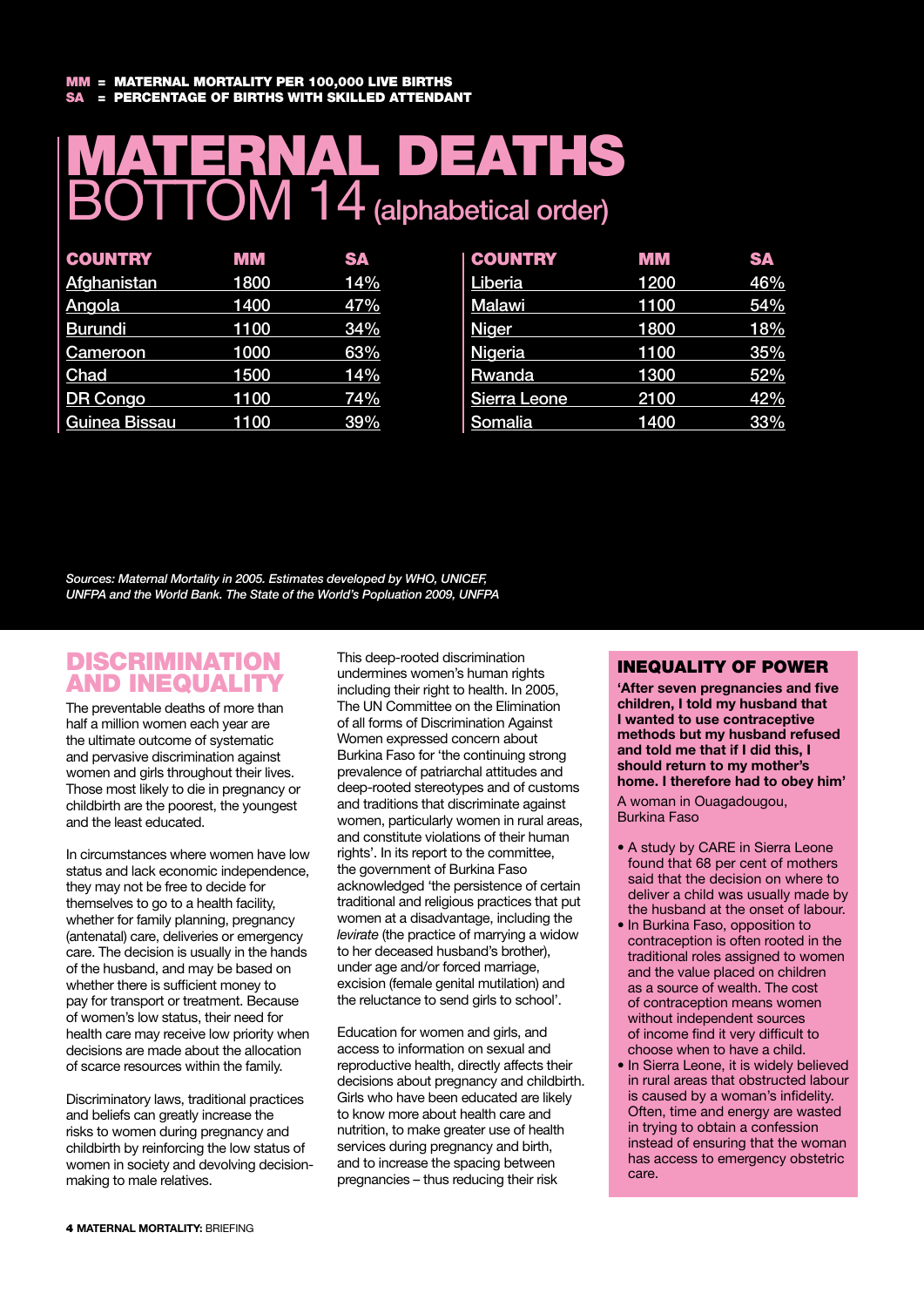## TOP 14 (alphabetical order)

| <b>COUNTRY</b>         | MМ | <b>SA</b> |
|------------------------|----|-----------|
| Austria                | 4  | 100%      |
| Australia              | 4  | 99%       |
| Bosnia / Herzegovina 3 |    | 100%      |
| <b>Czech Rep</b>       | 4  | 100%      |
| <b>Denmark</b>         | 3  | N/A       |
| Germany                | 4  | 100%      |
| Greece                 | 3  | N/A       |

| MМ | <b>SA</b> |  |
|----|-----------|--|
| 4  | N/A       |  |
|    | 100%      |  |
| 4  | N/A       |  |
| 3  | 99%       |  |
| 4  | 100%      |  |
| 4  | N/A       |  |
| 3  | N/A       |  |
|    |           |  |

## UK (ranking 25th) US (ranking 34th)

| <b>COUNTRY</b> | MM | <b>SA</b> |
|----------------|----|-----------|
| UK             | 8  | 99%       |
| <b>US</b>      | 61 | $99\%$    |

of maternal death. Educating girls for six years or more produces a drastic and consistent improvement in their care before, during and after childbirth, according to UNICEF. For each additional year of education achieved by 1,000 women, two maternal deaths will be prevented.

Violence against women and girls restricts their ability to refuse sex or insist on using contraception, as well as increasing the risk to their health and lives during pregnancy. For example, adolescent pregnancy and motherhood are a foreseeable consequence of early marriage and entail greater risks for the mother, who may not have reached physical maturity. Maternal mortality ratios for girls who give birth between the ages of 15 to 19 are twice as high, and for girls aged 10 to 14 four times as high, as for women in their 20s. Pregnancy-related deaths are the leading cause of mortality for 15-19 year old girls worldwide.

Women who face multiple forms of discrimination as a result of gender, race, ethnic minority, language, disability or other identity based discrimination also suffer from increased maternal mortality risks.

#### **MULTIPLE DISCRIMINATION**

**'How can you live in oppression and get second-rate care and not have it reflected in outcomes?… Black women will be more likely to die until we are treated equally.'** 

Shafia Monroe, President of the International Center for Traditional Childbirth, Portland, Oregon, USA

- In the USA, African-American women are nearly four times more likely to die of pregnancy-related complications than white women and these disparities have not improved in more than 20 years
- In Peru, Indigenous peoples are disproportionately represented among the rural poor and face ethnic discrimination. In rural areas, 74 per cent of women give birth in their homes, while 90 per cent of women in Indigenous communities do so.

#### **EMERGENCY** obstetric care

Discrimination and poverty also restrict women's access to life-saving medical care. Roughly 15 per cent of live births have complications such as haemorrhage (bleeding), sepsis (blood infection) and obstructed labour which require

## Definitions

**Family planning allows individuals** and couples to anticipate and attain their desired number of children and the spacing and timing of their births. It is achieved through use of contraceptive methods and the treatment of involuntary infertility.

Maternal mortality 'The death of a woman while pregnant or within 42 days of termination of a pregnancy, irrespective of the duration and site of the pregnancy, from any cause related to or aggravated by the pregnancy or its management but not from accidental or incidental causes. (World Health Organisation)

**Maternal mortality ratio The risk** associated with each pregnancy, usually given as the number of maternal deaths per 100,000 live births.

*Note: Measuring maternal mortality accurately is possible only where all deaths and their causes are accurately registered. Elsewhere, census, surveys or models have to be used to estimate levels of maternal mortality.*

Unsafe abortion is the termination of a pregnancy carried out by someone without the skills or training to perform the procedure safely, or in a place that does not meet minimal medical standards, or both.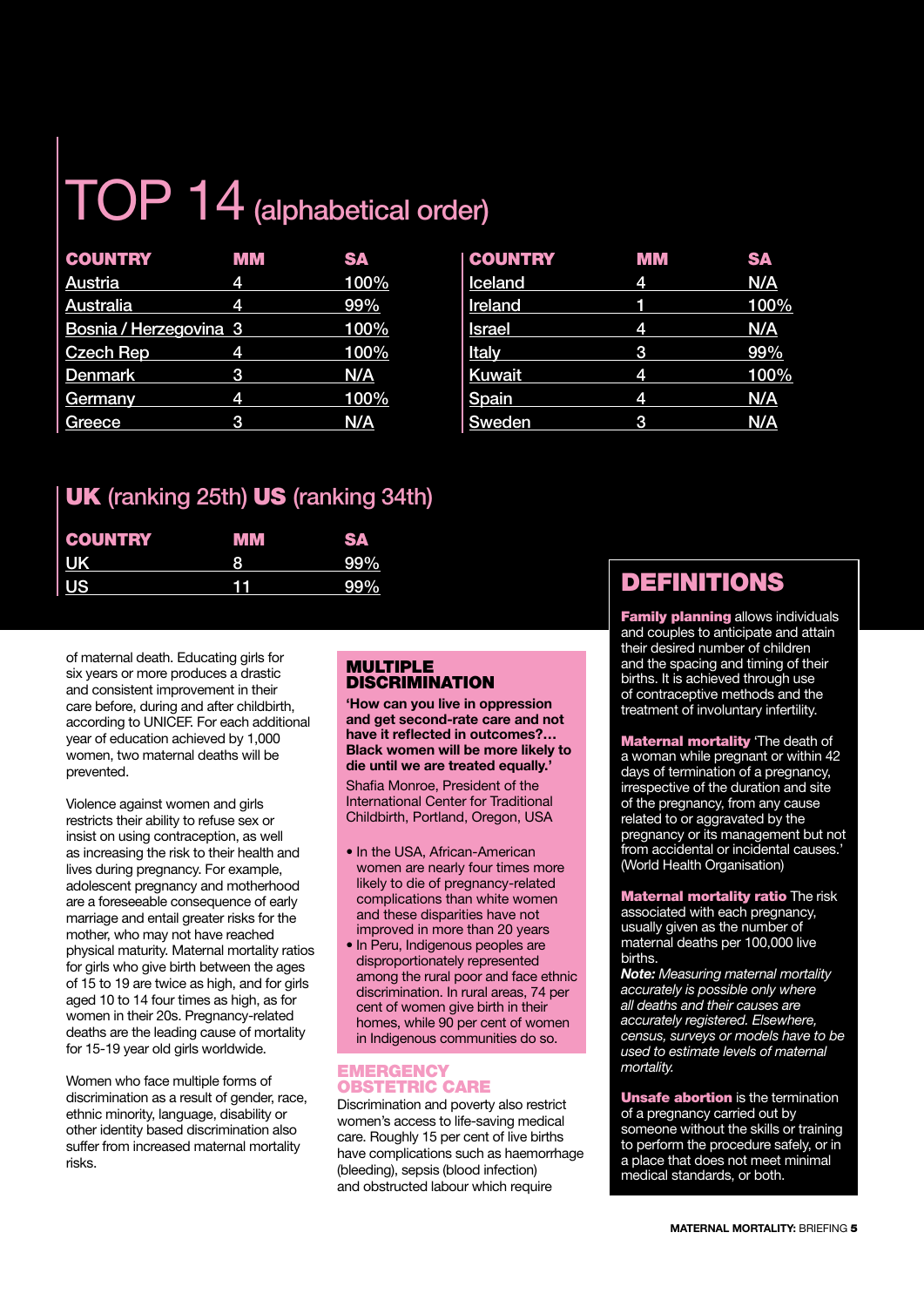

'I think she died because we did not have money and therefore did not go to the hospital on time. We took her to the traditional birth attendant to deliver because her husband did not have any money to take her to the hospital.'

**Sarah Kabbia describes the delays in getting her sister to hospital in Sierra Leone**

emergency obstetric care. When such complications arise, women need timely treatment in a clinic or hospital – but they do not always get it. Worldwide, four out of 10 births take place without a skilled birth attendant.

In many countries, a disproportionate share of health resources is targeted at the urban, affluent and powerful sectors of society. The result is that the overwhelming majority of women who die from pregnancyrelated causes are from poor and marginalised communities. The skewed distribution of services is compounded by inadequate, unreliable and costly transport infrastructure. Often women from rural areas must travel long distances to the health facility, and transport is often unreliable and expensive. Many do not make it in time.

In many parts of the world, cost of treatment is a barrier. Many women refrain from seeking health care because they know or fear that the cost will be more than they can afford. Many governments have good policies such as subsidies for emergency obstetric care or exemption from fees. However, exemptions and waivers have often been found to be unreliable, ineffective, costly, difficult to administer and open to abuse. Unless the public knows that the exemptions exist and who can claim them, women may still delay asking for health care and any unscrupulous health workers may continue to charge fees and pocket the proceeds.

Even where women can gain admission to a hospital or clinic in time, their health and survival depend on the quality of care they receive. Generally, health care systems that fail to provide adequate health care have several recurrent problems: inadequate health infrastructure; poor working conditions; lack of trained personnel; lack of skilled birth attendants; inadequate provision of emergency obstetric care; blood shortages; delays in referral decisions and shortages of drugs and medical equipment.

In many places, maternal health information is not available in local languages, or the languages of ethnic minorities, and health personnel may be unable or unwilling to speak local or minority languages. If women cannot explain to health care staff the pain or symptoms they are suffering, their diagnosis will be less accurate. And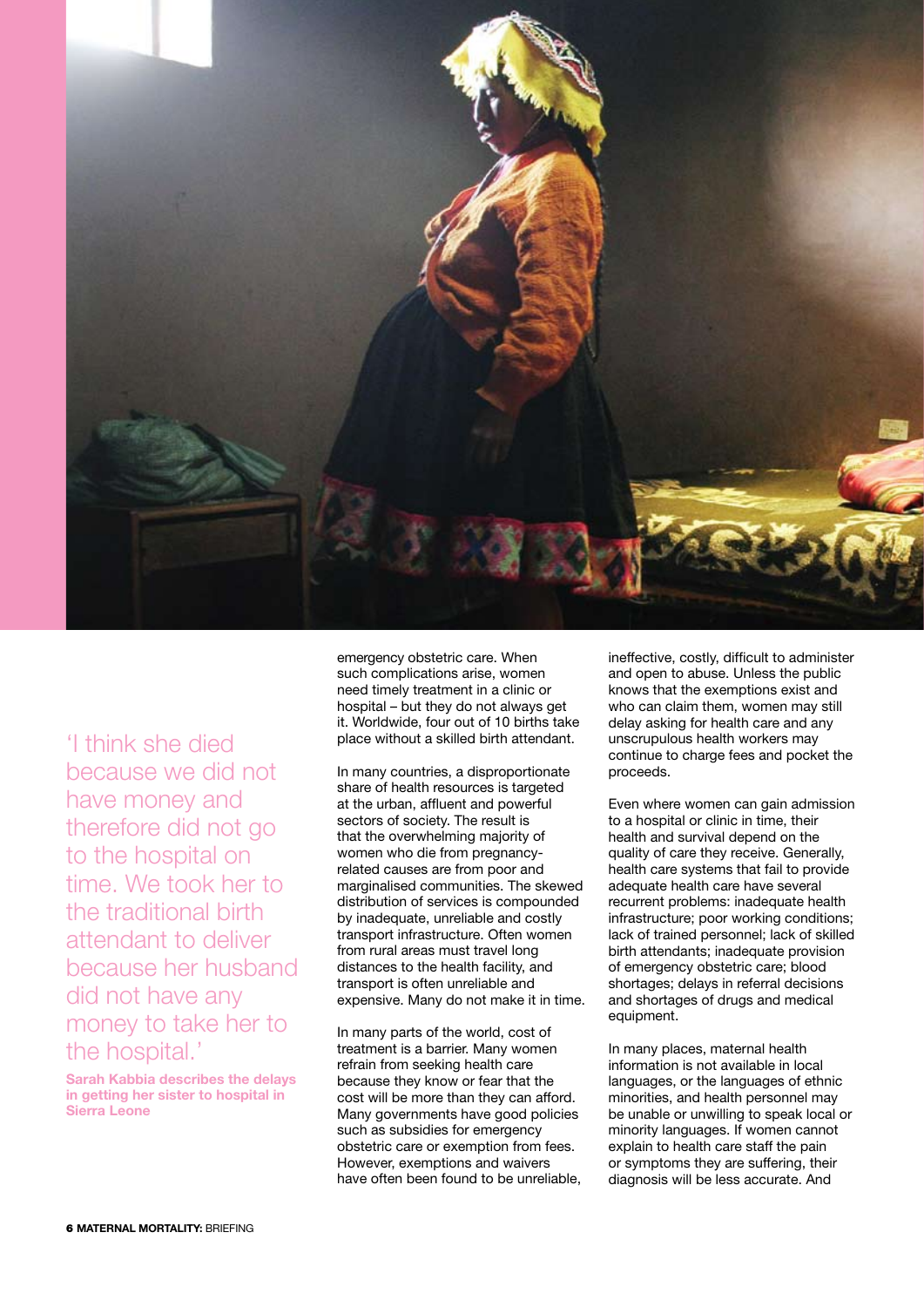

discriminatory attitudes to women who do not speak the majority language can make matters worse.

Another important barrier, particularly for rural and Indigenous women, is that health care is not provided in a way that is acceptable to them. They feel uncomfortable or unsafe using the services provided and so prefer not to use them. The result is that many women choose the real and known risk – giving birth in the community – over the unknown risk – being treated in a frightening and alien environment.

In Peru, for example, few health workers speak Indigenous languages. And medical training centres ignore Indigenous women's cultural preferences and traditional birthing techniques. One doctor told Amnesty: 'The patients give birth almost crouching. The husband holds them up. I am nearly kneeling with my hands underneath the skirt … Vertical birthing is an ancestral tradition. It is faster and easier for women … It would be really good if there was training on vertical birthing.'

#### Ban on safe abortion

In some countries, women are denied

access to essential treatment by law, policy or practice. Where severe restrictions are placed on safe abortion, the risk of women seeking unsafe abortions is increased. Criminalisation and denial of access to abortions where the woman's life is threatened is felt acutely by the most vulnerable women in societies: rape and incest victims; women living in poverty; young women and girls; and women affected by crises and armed conflict. Complications resulting from unsafe abortions account for nearly 70,000 maternal deaths each year – 13 per cent of the total. In Africa, a quarter of all those who have an unsafe abortion are adolescent girls.

In a few countries, mostly in Latin America, abortions are denied even where continued pregnancy risks the life or health of the women or girl or when pregnancy is a result of rape or incest. Whatever the circumstances or risks, girls and women are compelled to carry pregnancies to term, even young girls who are physically unable to carry a pregnancy to term and even when the foetus has severe abnormalities and no prospect of survival.

For example, the revised penal code of Nicaragua criminalises all abortions,

## **INEQUALITY**

Worldwide, **births in urban areas are twice as likely to be attended by skilled health personnel as births in rural areas.**

In Peru, **women in rural areas are twice as likely as those in urban areas to die from causes related to pregnancy.**

In Chad, **only 1 per cent of the poorest women are attended by skilled health personnel during delivery, compared with 48 per cent of the wealthiest women.**

In the USA, **national per capita health expenditure for the average person in 2003 was \$5,775; for the Indian Health Service, which runs health facilities for Native American and Alaska Native peoples, it was \$1,900.**

endangering the life and health of girls and women and putting health professionals in legal jeopardy. In some instances doctors, fearful of being accused of carrying out an abortion, have delayed intervening even when a miscarriage is already well under way. Some have refused to treat women with ectopic (where the foetus is growing outside the womb) pregnancies – which cannot be carried to term – for fear of prosecution. In one recent case, a pregnant woman was denied treatment for cancer because she was pregnant.

#### Family planning

Pregnancies spaced less than 15 months apart more than double the risk of the mother dying. A woman who has been pregnant six times has twice the risk of dying a maternal death as a woman who has been pregnant only three times. So a woman's ability to space and limit her pregnancies has a direct impact on her health and well-being as well as on the outcome of each pregnancy. This ability depends on the availability of family planning information and services.

At the individual level, family planning can reduce the number of times a woman becomes pregnant. Access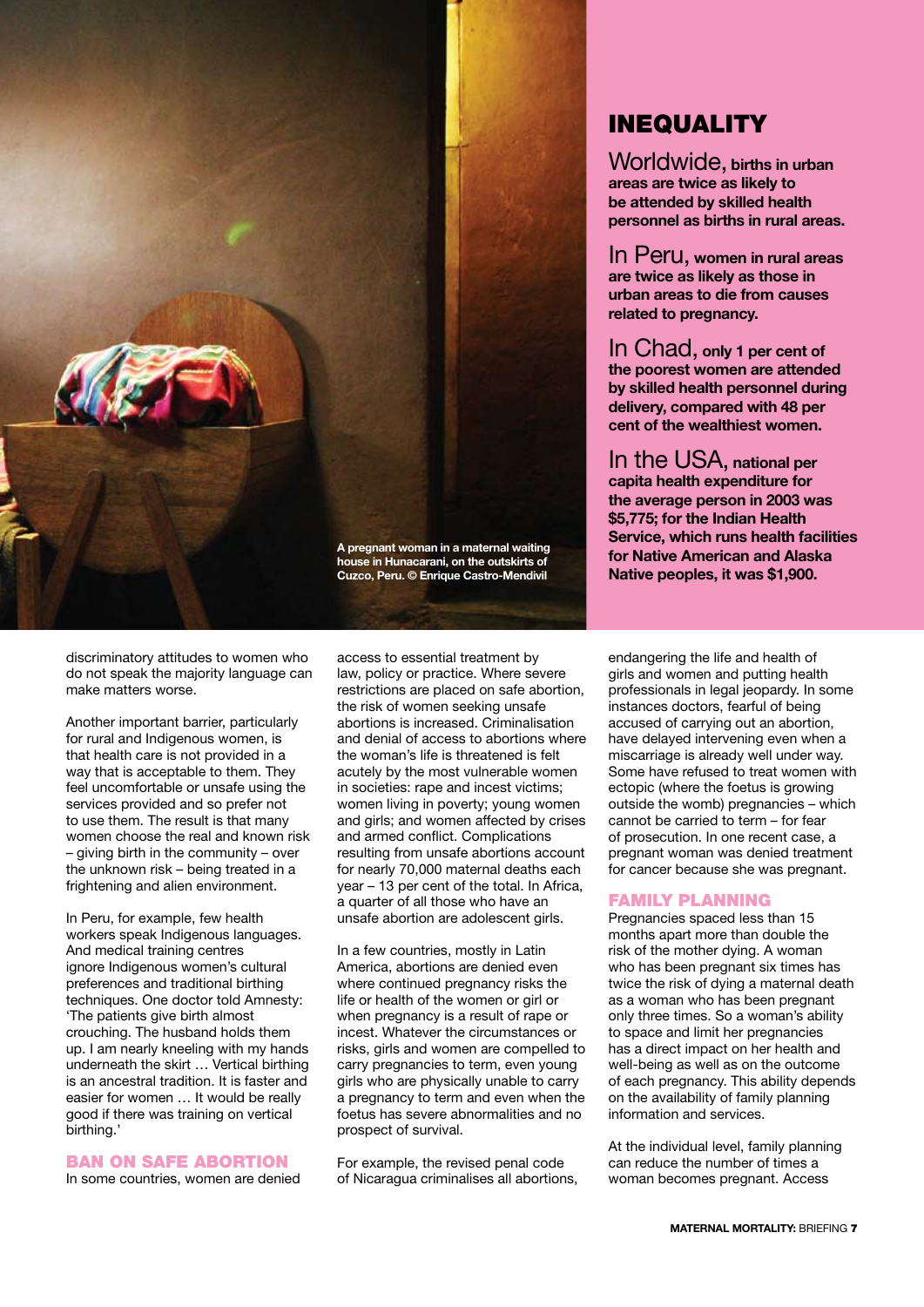## A HUMAN RIGHTS ISSUE

In June 2009 the UN Human Rights Council passed a resolution (cosponsored by more than 70 UN member states) acknowledging that preventable maternal mortality and morbidity is a human rights issue and calling for national and international efforts to protect women worldwide to be scaled up. By signing on to the resolution, 'governments recognise that the elimination of maternal mortality and morbidity requires the effective promotion and protection of women and girls' human rights, including their rights to life; to be equal in dignity; to education; to be free to seek, receive, and impart information; to enjoy the benefits of scientific progress; to freedom from discrimination; and to enjoy the highest attainable standard of physical and mental health including sexual and reproductive health'.

to family planning services also reduces the number of unintended and unwanted pregnancies, and thus the number of deaths resulting from unsafe abortion. It also enables young girls to delay their first pregnancy until they are old enough to give birth safely.

The World Bank estimates that access to voluntary family planning could reduce maternal deaths by 25 to 40 per cent, and child deaths by as much as 20 per cent. However, in many countries funding for family planning has been curtailed and supplies of contraceptives are inadequate. Financial support for population and reproductive health programmes declined as a percentage of overall global health aid, from about 30 per cent in 1994 to 12 per cent in 2008.

## $M_A$ health and human rights

When women die unnecessarily in pregnancy or through childbirth, it is a violation of their right to life. It signals a failure of governments to act with due diligence, that is with due care and effort, to respect, protect and fulfil women's human rights.



Sexual and reproductive health services are critical for women to enjoy their right to physical and mental integrity, their right to health and their right to determine the number and spacing of their children. States have a responsibility to take appropriate measures to ensure that women can access the services they need to enjoy these rights.

States have international obligations to uphold women's rights to life and health, and certain human rights conventions and other international agreements explicitly oblige states to reduce maternal mortality ratios, and to ensure that family planning services are available.

Article 12 of the International Covenant on Economic, Social and Cultural Rights (ICESCR) obliges states to 'recognise the right of everyone to the enjoyment of the highest attainable standard of physical and mental health' and to take steps to provide for 'the reduction of the stillbirth rate and of infant mortality and for the healthy development of the child'.

The UN Committee on Economic, Social

and Cultural Rights, which is responsible for monitoring the treaty, says this must be 'understood as requiring measures to improve child and maternal health, sexual and reproductive health services, including access to family planning, pre-and post-natal care, emergency obstetric services and access to information, as well as to resources necessary to act on that information.' (General Comment 14. para 14).

The Convention on the Elimination of All Forms of Discrimination Against Women (CEDAW), in Article 12, requires states to 'ensure, on a basis of equality of men and women, access to health care services, including those related to family planning' and to 'ensure to women appropriate services in connection with pregnancy, confinement and the post-natal period, granting free services where necessary, as well as adequate nutrition during pregnancy and lactation'.

CEDAW Article 16 (1)(e) says that women have the right to 'decide freely and responsibly on the number and spacing of their children and to have access to the information, education and means to enable them to exercise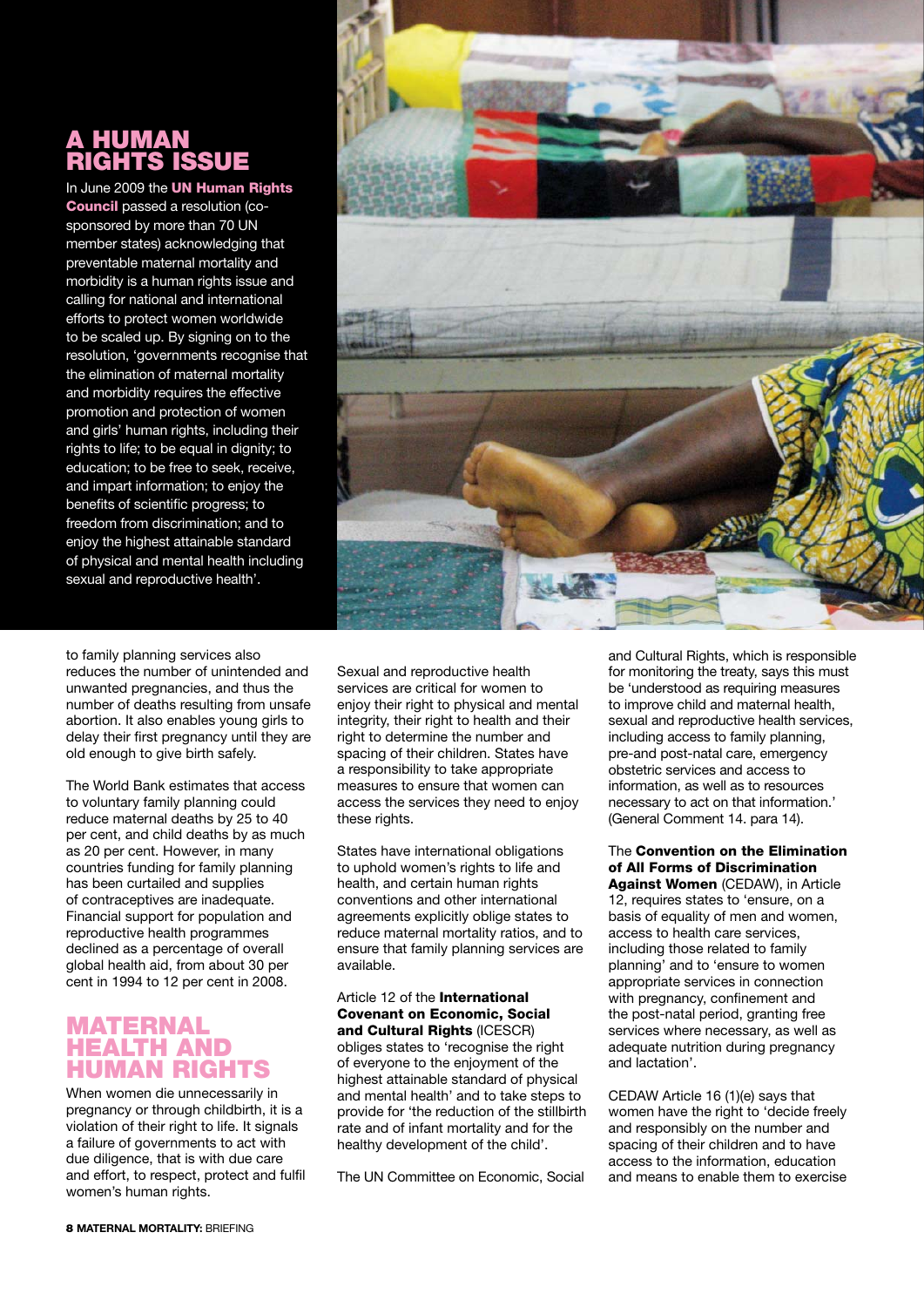

these rights'.

General Recommendation 24 of the CEDAW committee notes that high maternal mortality rates and lack of access to contraception, among other things, are potential breaches of a state's duty to ensure women's access to health care.

## Tackling the problem

Securing women's human rights is essential to addressing maternal deaths. This includes ending violence against women, addressing their low social status and ensuring their right to education, as well as respecting, protecting and fulfilling sexual and reproductive rights.

Another key element is the right to participation and consultation of women in the planning of maternal health care. Without genuine participation of women from the communities who will use maternal health services, those services will not adequately reflect women's needs and choices. Reluctance to use health centres because of cultural (or other)

insensitivity is a major barrier to reducing maternal deaths.

Governments and international organisations have known for years that the vast majority of maternal deaths worldwide are preventable, and have acknowledged the scale of the problem. They have recognised the importance of ensuring that women receive appropriate care during pregnancy and delivery. Around the world, medical professionals, women's groups and development agencies are working to improve maternal health and to put pressure on governments to act.

#### International initiatives

Among the most important international initiatives to combat maternal deaths are the UN International Conference on Population and Development (ICPD) and the Millennium Development Goals (MDGs).

The ICPD, which took place in Cairo in 1994, adopted a 20-year Programme of Action which focused on individuals' needs and rights, rather than on demographic targets. The programme includes goals for education – especially for girls – and for the

reduction of infant, child and maternal mortality rates.

The Millennium Development Goals, outlined in the Millennium Declaration of 2000, are a set of time-bound targets for reducing poverty worldwide. They were agreed by all the world's countries, and all the leading development institutions. MDG 5 aims to improve maternal health, and specifically to reduce the maternal mortality ratio and achieve universal access to reproductive health. MDG 3, which aims to promote gender equality, is also relevant to maternal health. Its targets include eliminating gender disparity at all levels of education.

#### The UK

Through the work of the Department for International Development, the UK government has been a strong support for maternal health programmes and has acted as a strong global advocate for measures to reduce maternal deaths.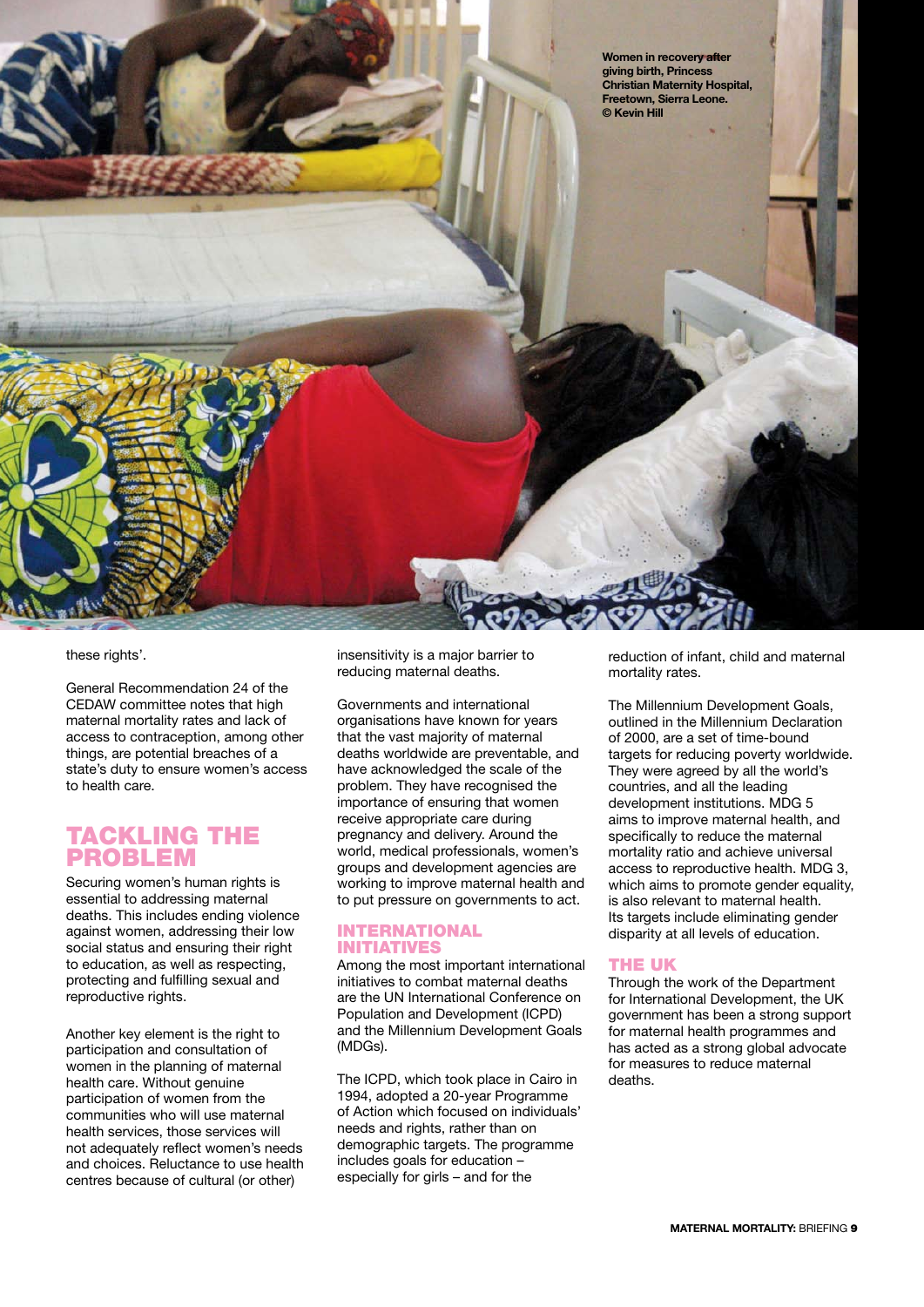

## TY INTERNATIO **campaign for maternal health**

The campaign to hold states responsible for reducing maternal deaths will build on our work from the Stop Violence Against Women campaign to uphold women's human rights including their right to life, their right to health, and their sexual and reproductive rights.

#### Globally, Amnesty International is calling for:

**States to uphold their international obligations on gender equality and non-discrimination and to respect, protect and fufil women's human rights as critical to reducing maternal mortality. For example:**

- governments to implement their CEDAW obligations to take all appropriate measures to end discrimination against women in all its forms, including the elimination of customary practices harmful to women, or which are based on stereotyped roles for men and women and reinforce the subordination of women;
- governments to implement CEDAW Article 12 recommendations to ensure appropriate services for pregnancy, including free services where necessary and adequate nutrition;
- all states to take measures to implement the Programme of Action from the UN International Conference on Population and Development (ICPD)

#### **States to ensure access to information and services on sexual and reproductive health and rights. For example:**

- expand and improve sexual and reproductive health information and services such as family planning services for all women including adolescents;
- decriminalise abortion and ensure access to therapeutic abortions to save women's lives and safeguard their health, and for victims of rape, sexual violence and incest;
- take all necessary measures to ensure that safe and legal abortion services are available, accessible, and of good quality for all women who need them in line with national legislation.

#### **States to act with due diligence to ensure that all women have access to information, education and services essential for maternal health without discrimination. For example:**

- meet CEDAW obligations to take all appropriate measures to remove discrimination against women in health care, including family planning;
- ensure that costs are not a barrier to use of essential health services, including emergency obstetric care and other reproductive health services;
- increase the availability and accessibility of essential health services, including emergency obstetric care and skilled attendants in childbirth.
- ensure Indigenous and rural women have access to culturally sensitive maternal health services.
- develop and implement human rights centred national action plans on maternal health, with the active participation of women.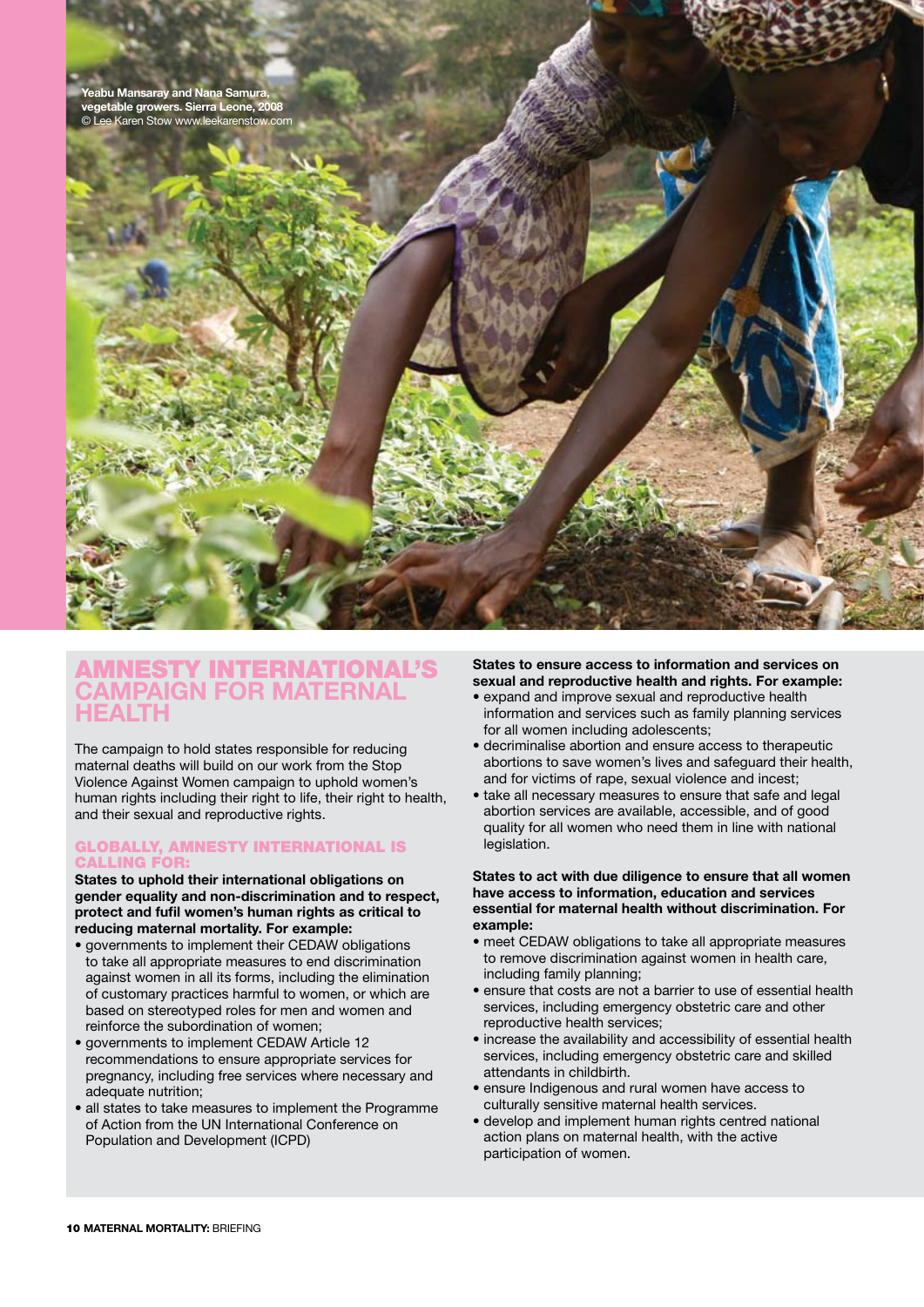

#### In the UK, Amnesty International is calling for:

- the government and political parties to maintain the UK's position as a global leader on ending maternal mortality and prioritise it as a matter of urgency;
- the government and political parties to push for maternal health to be prioritised in the global MDG review process;
- the government to take action to increase global commitments and recognition at international fora of MDG5 on maternal mortality and MDG3 on gender equality as essential to reducing maternal mortality;
- the government to advocate strongly at international fora for women's sexual and reproductive health and rights, including family planning and the principle of equality and nondiscrimination in access to information and services;
- the government to maintain its position as a global leader and advocate on maternal health and to strengthen support for gender equality and women's human rights as key to delivering progress on MDGs 3 and 5.

#### Amnesty International UK supported the Manifesto for Motherhood – a joint NGO manifesto that details how the UK government can

- support a global increase in financing for maternal, newborn and child health;
- place maternal, newborn and child health at the heart of health system strengthening;
- realise its international commitments on sexual and reproductive health and rights.

Amnesty will also be working on specific calls and recommendations for donor and recipient countries on the basis of our primary country research.

## UN Millennium Development **GOAL 5: Improve Maternal Health**

#### **Reduce by three quarters, between 1990 and 2015, the maternal mortality ratio**

- *Indicators:*
- Ratio of maternal deaths to live births
- Proportion of births attended by skilled health personnel

#### **Achieve, by 2015, universal access to reproductive health**

*Indicators:* 

- Contraceptive use rate
- Adolescent birth rate
- Antenatal care coverage
- Unmet need for family planning

## Find out more

www.amnesty.org.uk/maternalhealth

#### Amnesty reports

*Fatal flaws: Barriers to maternal health in Peru* Index: AMR 46/008/2009

*The total abortion ban in Nicaragua: Women's lives and health endangered, medical professionals criminalized* Index: AMR/43/001/2009

*Out of reach: The cost of maternal health in Sierra Leone* Index: AFR 51/005/2009

*Giving life, risking death: Maternal mortality in Burkina Faso* Index: AFR/60/001/2009

*Deadly delivery: The maternal health care crisis in the USA* Index: AMR 51/007/2010

The Millennium Development Goals www.un.org/millenniumgoals

#### International Conference on Population and Development

www.unfpa.org/icpd